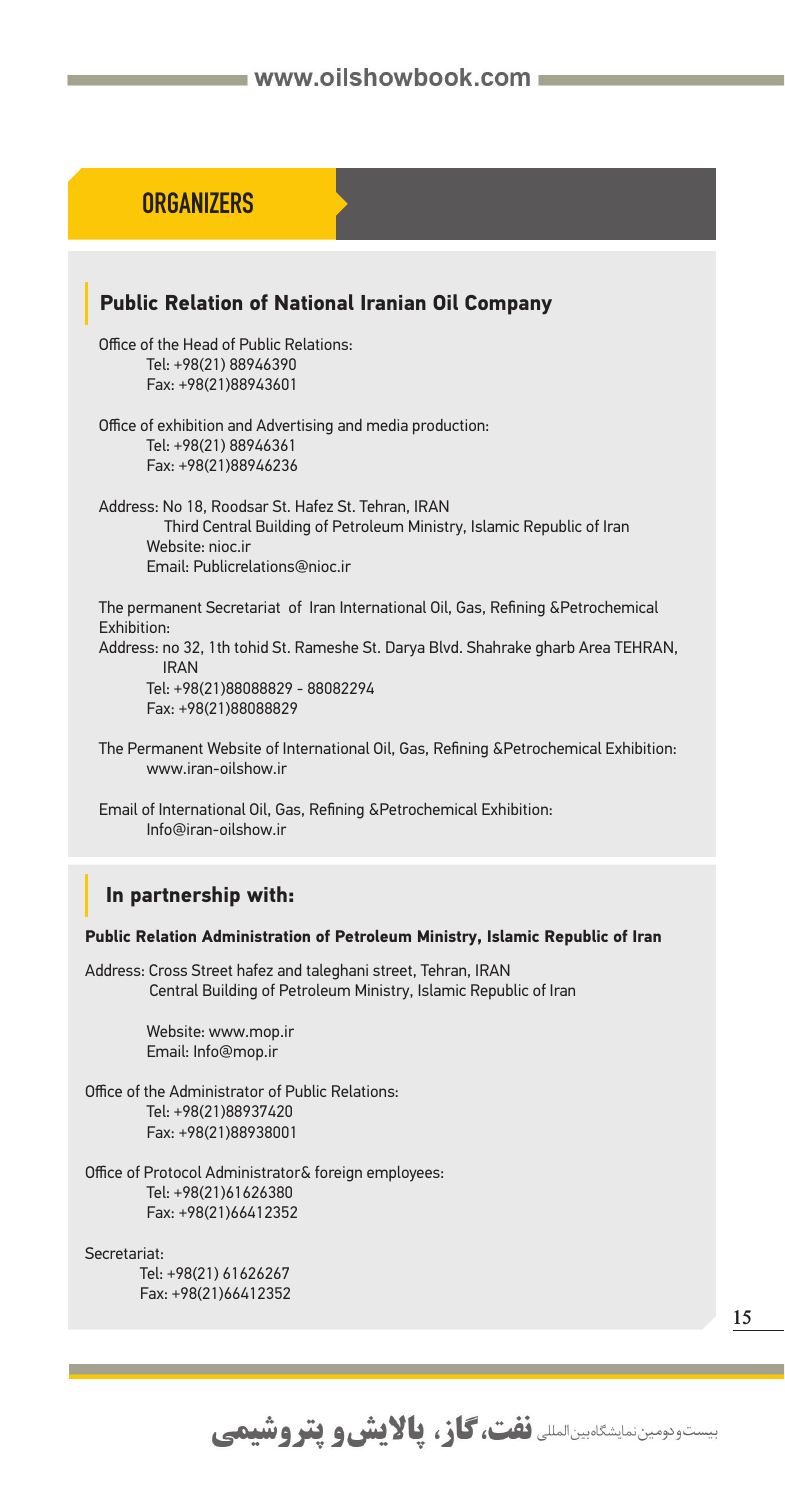

## **ORGANIZERS**

Head security Office of Petroleum Ministry, Islamic Republic of Iran Tel: +98(21)61632626 Fax: +98(21)88807630 Secretariat: Tel: +98(21) 61632584 Fax: +98(21)88807630

### **In partnership with:**

#### **Subsidiary companies of Petroleum Ministry, Islamic Republic of Iran**

• National Iranian Gas Company Website: www.nigc.ir Email: Info@nigc.ir

Office of the Head of Public Relations: Tel: +98(21) 88829814 Fax: +98(21) 84877252

- National Iranian Petrochemical Company Website: www.nipc.ir Email: Info@nipc.ir
- Office of the Head of Public Relations: Tel: +98(21) 88059834 Fax: +98(21) 88059835
	- National Iranian Oil Refining & Distribution Company Website: www.niordc.ir Email: Info@niordc.ir
- Office of the Head of Public Relations: Tel: +98(21) 61639273 Fax: +98(21) 61639164

Thanks for cooperation:

- Petro Energy Information Network (SHANA) Website: www.shana.ir TEL: +98(21) 88347600 – 2 FAX: +98(21) 66491306
	- Journal of the Iranian oil industry employees (MASHAL) Website: www.mashal.mop.ir TEL: +98(21) 61626046 FAX: +98(21) 66491306

**16**